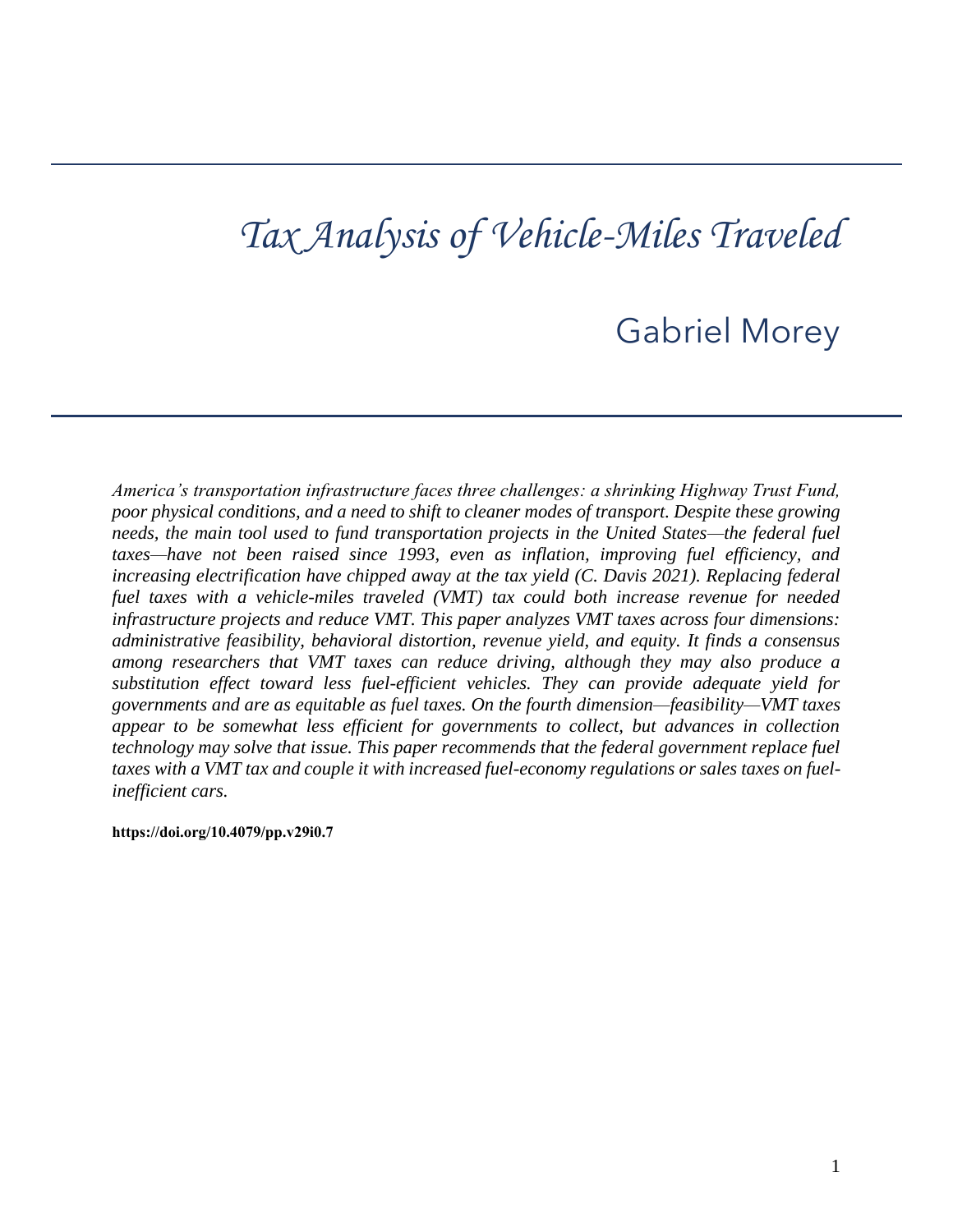Policy and Public Budgeting. Gabriel studied public policy at the College of William and Mary, led him to a career in transportation, and he currently serves as the Intelligent Transportation become the CEO/General Manager of a transit agency. When not in class, Gabriel can be found **Gabriel Morey** is a third-year Masters of Public Administration student focusing on Urban where he co-founded and led a joint student-staff cycling advocacy organization. That experience Systems Coordinator for DASH bus, the public bus system in Alexandria, Virginia. His seeks to gardening, running, or wandering in the woods. He lives in Alexandria, Virginia with his wife Sarah and their two cats, Arthur and Electra.

## ACKNOWLEDGEMENTS

 his thanks for encouraging him to submit to Policy Perspectives. He also thanks Professor David Brunori, who's advice and guidance were invaluable. The author admires the Policy Perspectives team for their spirit, patience, and rigor. He thanks Associate Editor Mr. Kody Keckler for his thoughtful critiques, detailed feedback, unfailing kindness, and hard work editing this paper. To Policy Perspectives chief editors Mr. Alex Borkholder and Mr. Jack Nicholson, he gives his appreciation for their constructive criticisms, attention to detail, and humor. He also thanks Senior Editor Ms. Marissa Esthimer for her detailed editing and suggestions. Finally, he offers a loving "thank-you" to his wife, Sarah, who tolerated his absence for many nights as he read and wrote The author owes a great deal of gratitude to several people. To Professor Anil Nathan, he offers about transportation taxes.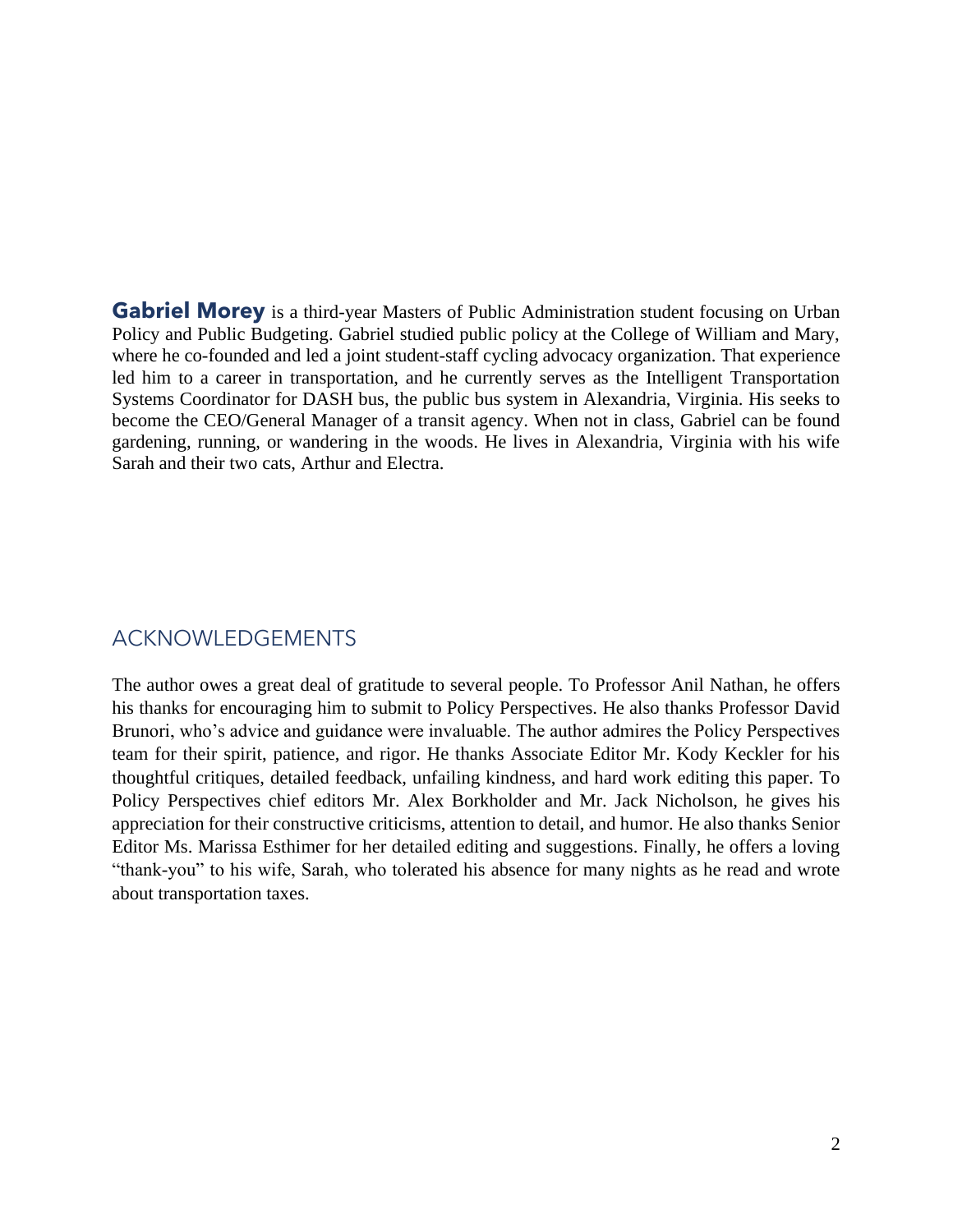## PROBLEM DEFINITION

 America faces three growing transportation crises: the insolvency of the Highway Trust Fund (HTF), a backlog of deferred maintenance across various modes of transportation, and a need to reduce greenhouse gas emissions.

 annual \$36 billion in revenues (\$5 billion in FY 2019) and funds capital investments in transit (J. interstate highways, U.S. highways, and other non-local roads (CBO 2020, 11). However, the Highway Fund also contributes to non-car projects (e.g., bike, pedestrian, and transit projects) First, the HTF is the federal government's main source of funding for roads and transit, spending around \$46 billion per year on transportation projects (CBO 2020, 1; Peterson Foundation 2020). As explained in an August 2020 web briefing by the Peter G. Peterson Foundation, the HTF is actually composed of two funds: the Mass Transit Account and the Highway Account. The Mass Transit Account receives between 10 and 20 percent of the HTF's Davis 2020). The Highway Account supports most of the federal government's investment in through programs such as the Congestion Mitigation and Air Quality Improvement Program (J. Davis 2020; FHWA CMAQ 2016).

 action the HTF will be exhausted by 2022. One reason the fund has failed to generate sufficient taxes provide 82 percent of the HTF's annual revenue, or \$36.5 billion in 2019 (CBO 2020, 4). Increased fuel efficiency is another reason for the decline in revenue. According to the Union of Concerned Scientists (2017), since 1975, Congress has required automakers to adhere to a efficiency, weighted by sales. However, in 2007 Congress raised the CAFE standard for cars and (UCS 2017). The combination of stagnant tax rates, increased fuel efficiency, and inflation have Since 2001, expenditures from the Highway Trust Fund have exceeded revenues. Without revenue is that the federal fuel taxes on gasoline and diesel have not been raised from their 1993 levels of 18.4 cents per gallon for gas and 24.4 cents per gallon for diesel. Together, these two Corporate Average Fuel Economy (CAFE) standard that sets a minimum level of the automaker's trucks from 27.5 and 22.5 miles-per-gallon, respectively, to 35 miles-per-gallon for both by 2020 degraded the purchasing power of the two fuel taxes by over 30 percent (Wang and Miao 2018, 33). The erosion of the fuel taxes will worsen as the vehicle fleet electrifies.

 American Society of Civil Engineers (ASCE), 43 percent of all public roadways were in "poor to mediocre" condition in 2020, while 7.5 percent of all bridges were structurally deficient (ASCE Report Card 2021). Note that such poor rankings do not mean that highways or bridges are in imminent danger of collapse. For roadways, the ASCE rankings are based on state-level data on \$130 billion each year on vehicle repairs. Similarly, structurally deficient bridges are stable, but may require weight limits, closures, and increased future repair costs if their maintenance issues Second, America's transportation infrastructure is in poor shape. According to the road ride quality (TRIP 2018, 6-7). However, poor ride quality—due to potholes or rough conditions, for example—extracts costs in the form of higher maintenance needs for vehicles and higher fuel consumption (10). In fact, the ASCE estimates that such poor conditions cost motorists are not addressed (ASCE Bridge 2021; TRIP 2018, 9).

 Transportation reported in 2017 that 18.5 percent of transit vehicles, 5.3 percent of transit stations, The maintenance crisis also affects rail and transit. For example, the U.S. Department of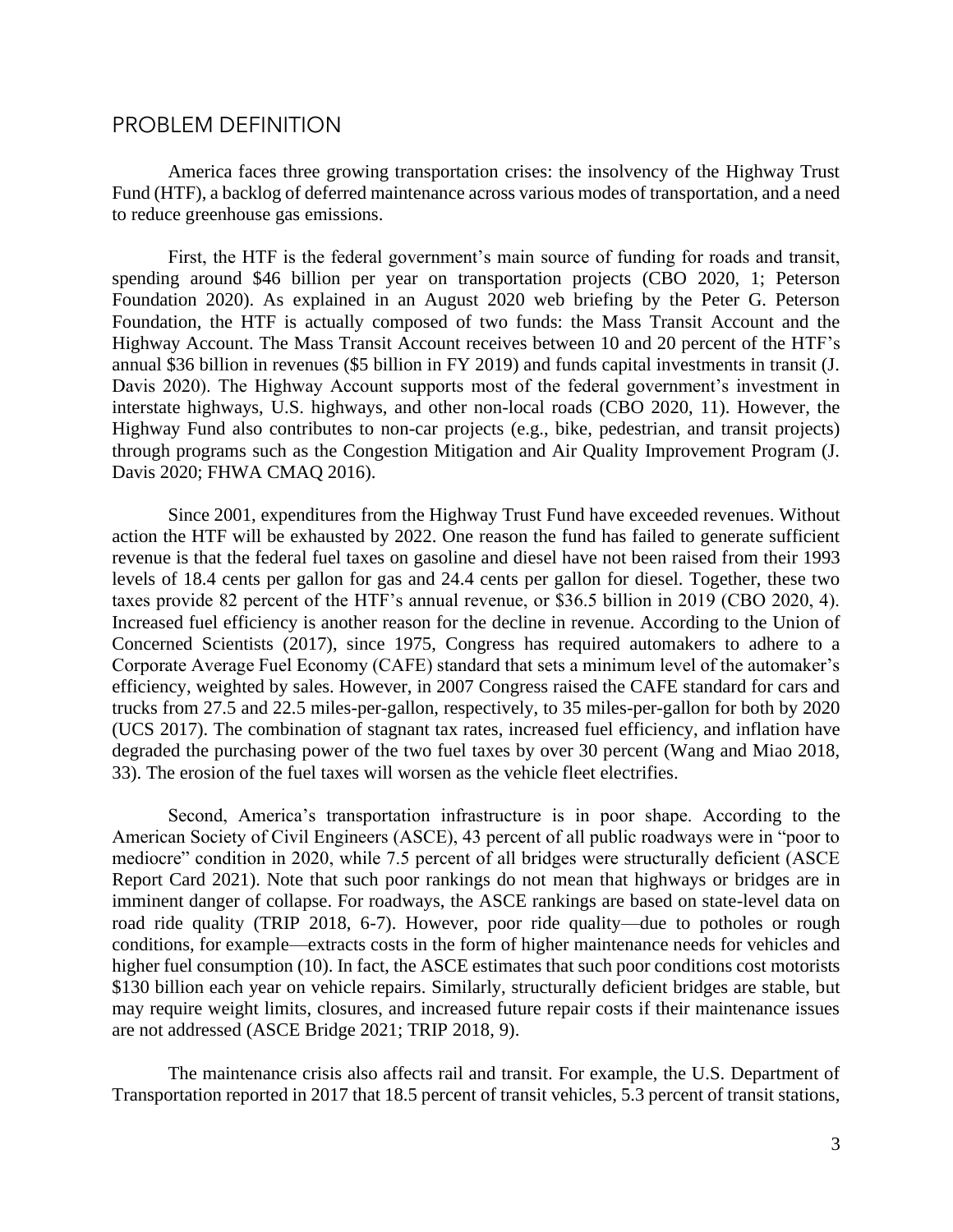busy rail line from Washington, D.C. to Boston—has a backlog of \$42 billion in maintenance and this backlog of deferred maintenance, America's infrastructure will continue to degrade, and 36.4 percent of transit facilities (e.g., offices and garages) had "seriously damaged components in need of immediate repair" (USDOT 2019, 61). Similarly, the Amtrak Northeast Corridor—the infrastructure replacement (NEC Commission 2020, 20). Without increased spending to make up threatening users' safety, economic vitality, and quality of life.

 Finally, climate change has emerged as a threat to prosperity, health, and equity. A recent 2019, 2). Similarly, the Third National Climate Assessment found that climate change poses immense risks to human health, including increased cases of various lung diseases, higher risk of the effects of climate change will likely hit hardest on those already vulnerable, such as study from the National Bureau of Economic Research predicts "significant" impacts to productivity, employment, and output in the United States unless emissions are reduced (Kahn wildfire, greater spread of disease, and stronger storms (Luber and Knowlton et al. 2014). Worse, communities of color, children, and the elderly (Luber and Knowlton et al. 2014).

 Reducing driving is one tactic to limit greenhouse gas emissions. As the Environmental transportation emissions, while transportation itself is now the largest single measurable source of including traffic fatalities, congestion, air pollution from brake dust particulates, and tire-rubber pollution. Reducing driving is therefore a way to address both the immediate concern of climate Protection Agency (EPA) reports, automobile travel is responsible for 58 percent of all carbon emissions in the United States (EPA 2021). Beyond carbon emissions, driving imposes additional negative externalities—consequences that are not felt by those engaging in the driving, change while also decreasing other negative effects.

 ineffective over the long term, as vehicles shift from combustion to electric propulsion. Similarly, the recently passed federal infrastructure package will inject billions of new spending to fix the funding (The White House 2021). One alternative to fuel taxes is a VMT tax, which levies a per- mile user charge on drivers. In theory, such a tax could simultaneously reduce driving while the federal fuel taxes with a VMT tax that is applied to all vehicles traveling on all roads. The first discusses the technical feasibility and administrative efficiency of a national VMT tax. The third Raising the fuel taxes could solve these problems in the short term but would prove most urgent problems but does not address the underlying instability of federal transportation funding transportation infrastructure. This paper examines the economic implications of replacing section provides an overview of current VMT taxes in the United States. The second section section examines the behavioral distortion of VMT taxes—that is, by how much a VMT tax might reduce driving. The fourth section explores how much revenue a VMT tax would yield compared to similar fuel taxes. The fifth section analyzes the horizontal, vertical, and geographic equity of VMT and fuel taxes. The paper concludes with recommendations for policymakers.

## VMT TAXES IN THE UNITED STATES

 Taxing miles driven is not a new idea. Four states—Kentucky, New Mexico, New York, heavier vehicles like tractor-trailers deal more damage to roads than passenger cars (CBO 2019, and Oregon—already levy per-mile taxes on commercial trucks based on their weight, since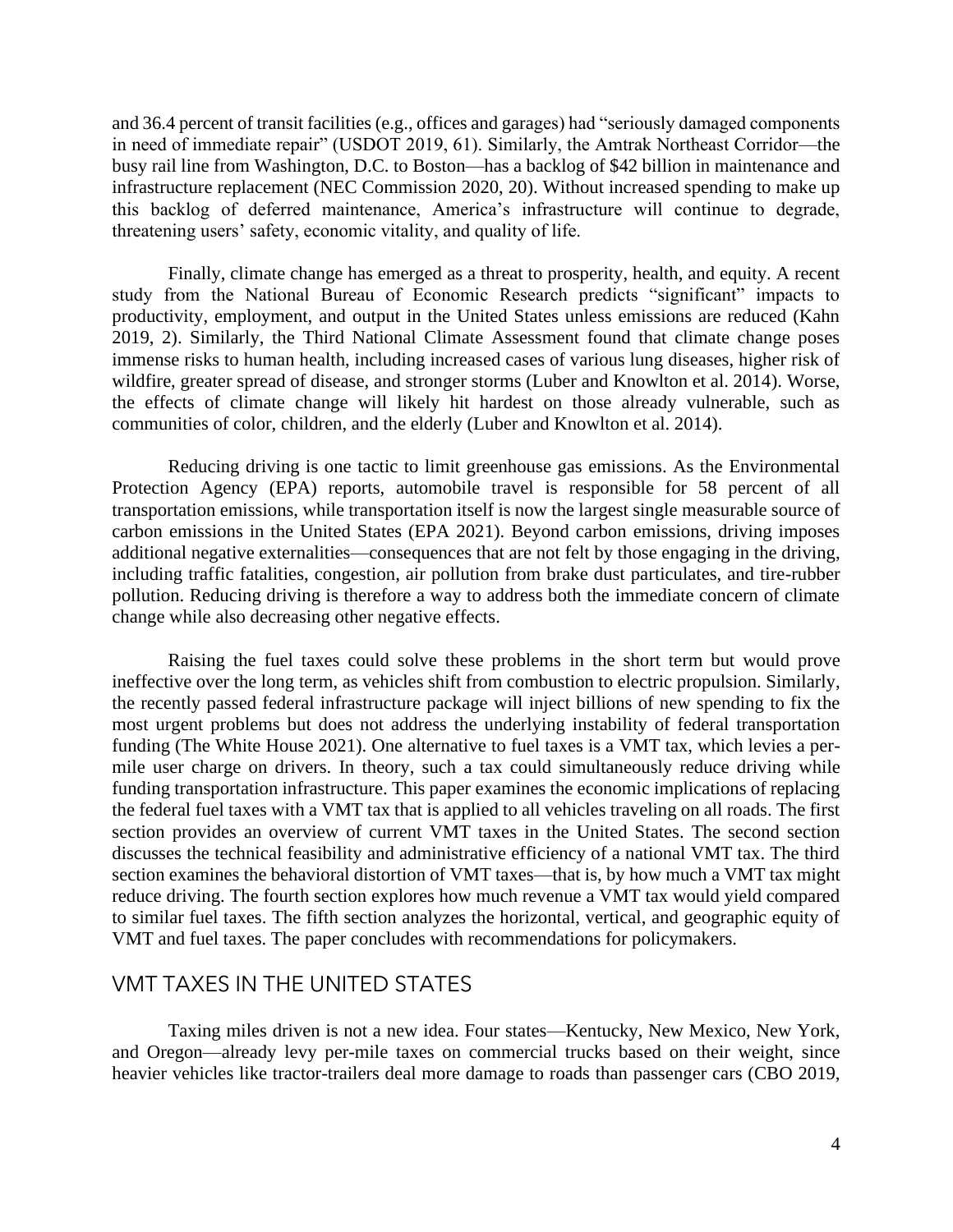1). Similarly, Illinois has a voluntary VMT for intrastate trucks, while Rhode Island has added truck tolls to 12 locations on its interstate system (CBO 2019, 6).

 States. Oregon began studying a VMT tax with two pilot programs—one in 2006 and another in involved using GPS trackers and "smart" fuel pumps that could read mileage, while the second that VMT taxes were feasible to administer, so in 2015 Oregon launched the voluntary OReGO program. Taking lessons from the previous pilots, OReGO also used private partners called commercial account managers (CAMS) to give drivers a choice of collection and paying options. of all drivers in the state, it is a large enough sample to provide lessons on VMT feasibility (25- 26; 39). These volunteers agreed to pay 1.5 cents per gallon in exchange for rebates on all fuel taxes (30). Jones and Bock's 2017 evaluation of OReGO—the most recent one available—noted However, only two states currently have VMT taxes for passenger vehicles in the United 2012—on a limited number of vehicles (Jones and Bock 2017, 19-26). The first pilot program program offered GPS tracking or manual odometer reporting to alleviate privacy concerns (20). Notably, this second program used an "open architecture" whereby drivers could select among several private companies that would collect their data and charge the fees (21). The pilots proved As of 2017, the program had 1,111 drivers with 1,307 vehicles. Although this is a small percentage that 96 percent of participants were satisfied with the program. However, since the program was volunteer-only, this satisfaction rating likely contains a high degree of self-selection bias (66).

 drivers of alternative-fueled vehicles (e.g., electric cars, hybrids) who, under a 2018 law, face higher annual registration fees to make up for their lack of fuel taxes. By enrolling in the program, drivers swap the higher registration fee for a charge of 1.5 cents per mile (UDOT 2019). To incentivize enrollment, Utah capped the total annual amount a driver would pay to the amount of the registration fee they avoided paying (UDOT 2019). For example, a driver of a plug-in hybrid could either pay \$52 yearly for the car or pay 1.5 cents per mile up for the first 3,466 miles driven per year (which totals \$52). Note that participants without fully electric vehicles still pay a fuel tax According to the Utah Department of Transportation's website, Utah's Road Usage Charge program began enrolling voluntary participants in 2020 (UDOT 2019). Participation is limited to in addition to their road-usage fee.

 Several other states have studied VMTs without fully implementing pilots. For example, Charge Pilot to test a potential VMT (CalSTA 2017, 5-6). The state attempted to create a drivers (6). Like in Oregon, drivers enrolled in the California program could choose between multiple CAMs, which gave them the option of providing manual or automatic mileage reports (7). However, no payments were ever issued. Instead, the California pilot was a true mock-up, where participants were given monthly "simulated invoices" that they paid using a fake online Hawaii. In fact, Oregon, Utah, Colorado, Washington, and Hawaii are all members of the Western Road Usage Charge Consortium, a partnership of 17 states that shares best practices on VMT taxes starting in 2016, California enrolled a voluntary sample of 5,000 drivers into the California Road representative sample of drivers, including rural, urban, suburban, low-income, and commercial wallet (10). Several other states are also studying VMTs, including Colorado, Washington, and with each other (RUC West 2021). To date, only Oregon and Utah actually charge drivers.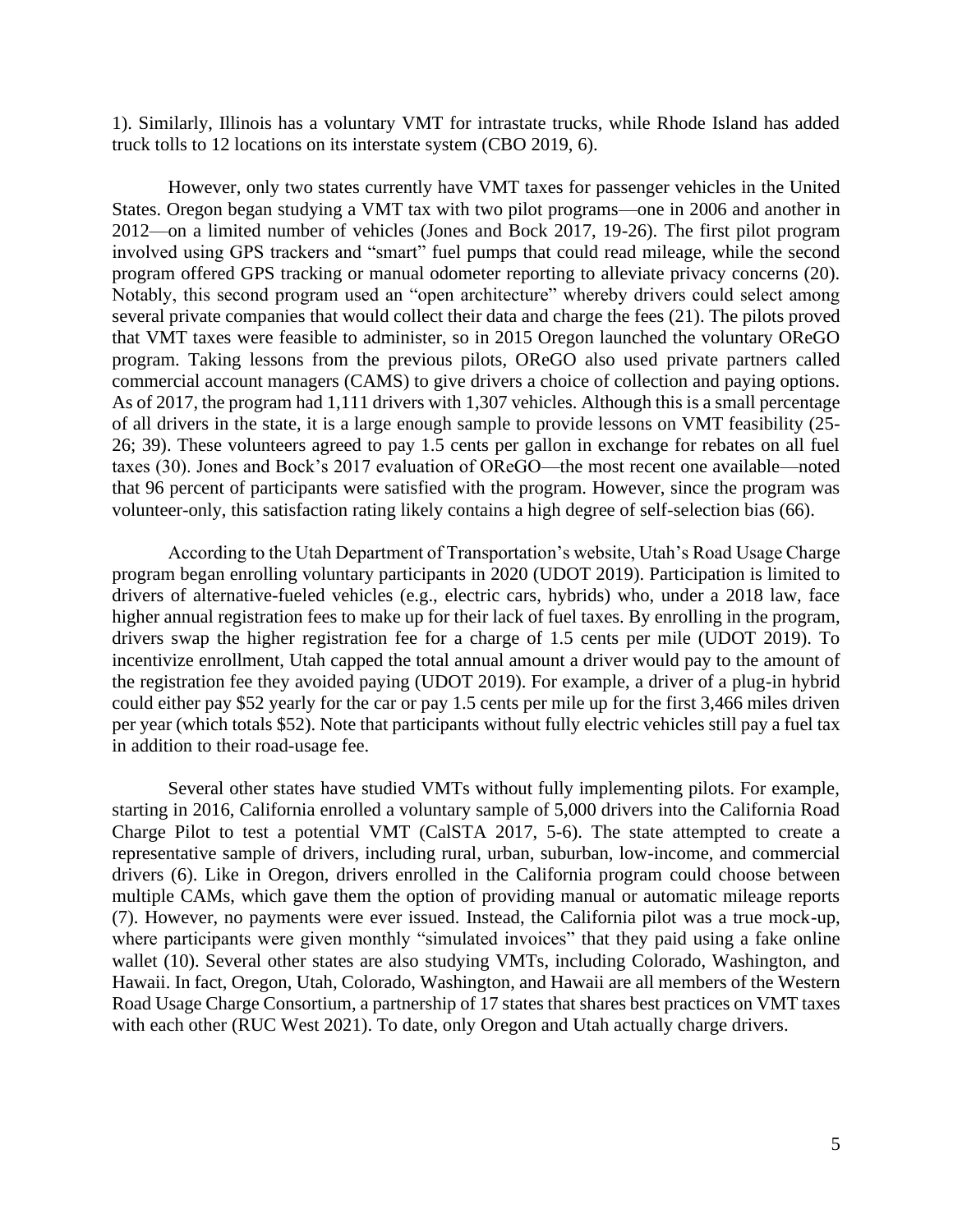## FEASIBILITY

 VMT taxes face several technical and administrative hurdles, including tracking mileage and protecting the privacy of drivers. Table 1, from a 2019 Congressional Budget Office analysis accurately, collecting payments efficiently, reducing administrative costs, preventing tax evasion, of VMTs for commercial trucks, illustrates several of these tradeoffs between the three major types of collection methods (2).

 **Table 1**: CBO Comparison of common collection methods for tracking and paying truck VMTs.  *Note that odometer reporting payment can actually take place electronically, as demonstrated by the California Road Use Tax pilot.* 

| <b>Characteristics of Assessment Methods for VMT Taxes on Trucks</b>                       |                                                            |                                        |                                                                        |                                                |                                                                      |                                                                                                                                                                                                                                                                      |
|--------------------------------------------------------------------------------------------|------------------------------------------------------------|----------------------------------------|------------------------------------------------------------------------|------------------------------------------------|----------------------------------------------------------------------|----------------------------------------------------------------------------------------------------------------------------------------------------------------------------------------------------------------------------------------------------------------------|
| <b>Assessment Method</b>                                                                   | Compatible<br>Payment<br><b>Methods</b>                    | Potential<br>Road<br>Coverage          | Significant<br>Sources of<br><b>Capital Costs</b>                      | <b>Relative</b><br><b>Enforcement</b><br>Costs | Compatible<br>With<br>Location-<br><b>Based</b><br><b>Tax Rates?</b> | <b>Current Usage</b>                                                                                                                                                                                                                                                 |
| Periodic odometer reporting                                                                | By mail or<br>online                                       | All roads                              | None                                                                   | High                                           | No.                                                                  | Used in state VMT tax programs and the<br>IFTA program <sup>2</sup>                                                                                                                                                                                                  |
| Radio-frequency identification<br>readers on road gantries.<br>posts, or collection booths | Through<br>onboard tran-<br>sponder, by<br>mail, or online | Only roads<br>equipped<br>with readers | Purchase and<br>installation<br>of readers<br>and related<br>equipment | Low                                            | Yes                                                                  | Used in the E-ZPass system and other<br>tolling systems, including Rhode Island's<br>program of tolls for combination trucks;<br>used primarily on bridges, tunnels, and<br>road segments with few access points                                                     |
| Electronic logging devices<br>and other onboard devices                                    | By mail, online,<br>or through the<br>device itself        | All roads                              | Purchase<br>of new or<br>upgraded<br>devices where<br>necessary        | Intermediate                                   | Only if<br>devices have<br>high spatial<br>resolution                | Widely used by larger carriers to<br>manage fleets; required in most trucks<br>used in Interstate commerce and an es-<br>timated one-quarter of all trucks under<br>federal or state hours-of-service rules:<br>increasingly used in the IFTA program <sup>3,b</sup> |

Source: Congressional Budget Office.

Assessment methods may be used in combination.

IFTA = International Fuel Tax Agreement; VMT = vehicle miles traveled.

a. Under IFTA, fuel taxes paid during trucks' operations in the 48 contiguous U.S. states and 10 Canadian provinces are reallocated among those jurisdictions on the basis of the fuel consumed in each one. Most reporting under IFTA is based on odometer readings.

b. Hours-of-service rules regulate the working hours of truck drivers.

#### *Source*: Congressional Budget Office (2019)

#### OVERVIEW OF TRACKING AND COLLECTION METHODS

 As Table 1 outlines, there are three ways to log VMT: manual odometer readings, radiofrequency identification (RFID) readers, or onboard GPS-trackers.

 Odometer readings often require participants to submit reports of their mileage to the state and then pay either online or through a check. Manual reading programs require little start-up 2). However, one of California's CAMs used a device that plugs into a vehicle's on-board capital but suffer from high evasion rates and therefore incur high enforcement costs (CBO 2019,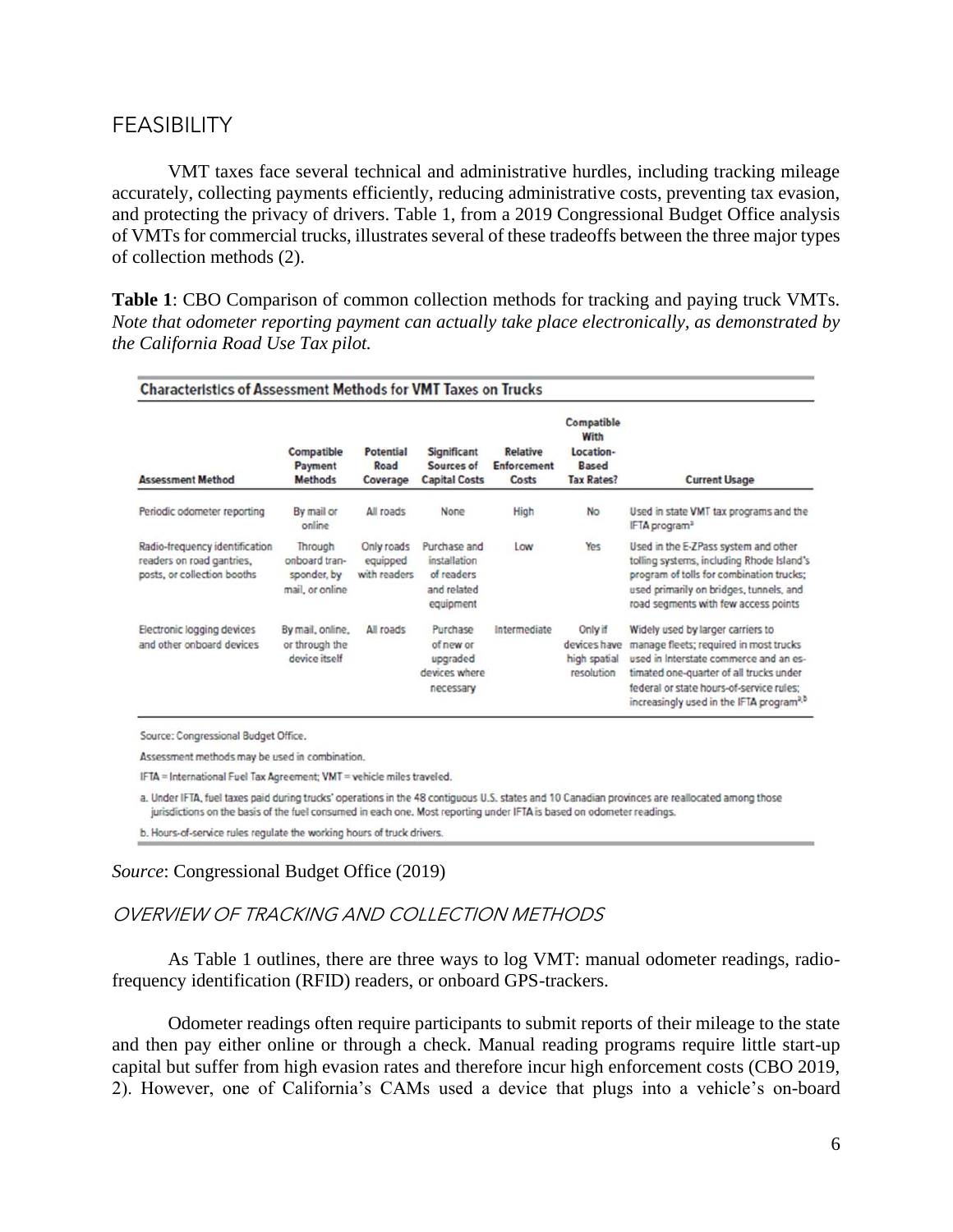diagnostic port to send mileage readings (but not location) back to the CAM for billing (CalSTA 2017, 8).

 An automatic program like California's would cost more to set up but would save on businesses, governments, and other entities owned around 273.6 million vehicles in 2020. Using this figure, the aggregate cost of outfitting electronic logs would range anywhere from \$35 to \$115 CAMs. Finally, no odometer-based system can tell where driving occurs, so all mileage driven enforcement over time. Unfortunately, California does not provide any estimates of how much each onboard device would cost. The closest analog cost comes from the CBO (2019, 16), which reports that electronic logging devices for commercial trucks can cost anywhere between \$128 to \$419 per vehicle. According to the Bureau of Transportation Statistics (2020, 15), U.S. residents, billion dollars, although the cost would likely be shared between the government, drivers, and the even on private roads that do not use federal tax money—is taxed (CBO 2019, 2).

 RFIDs are sensors that are read passively by tolling gantries (such as E-ZPass), which limited-access roads such as interstates because gantries must be placed at regular intervals (2). billion (16). If we use the Bureau of Transportation Statistics figure of 273.6 million vehicles, this cost would equal \$201 per vehicle, but only to cover three percent of total lane-miles in the United States Extending a RFID system to all roads would likely require an unsustainable amount of startminimize enforcement costs and automate collection. Notably, RFID systems are capable of charging variable rates to drivers depending on the type of road and the level of congestion on the road (CBO 2019, 2). However, these systems are capital-intensive and therefore only practical on Even so, the CBO reports that creating such a tolled highway system would cost upwards of \$55 up costs.

 Finally, GPS trackers allow for automatic collection and data reporting across all roads. They offer lower enforcement costs compared to odometers but require a capital expenditure for each vehicle—about \$250 per vehicle in Oregon's tests, or \$68 billion for all 276.6 million vehicles (Wang and Miao 2018, 33). However, just like with automatic odometer readings, the costs of VMTs can also differentiate between taxable and non-taxable driving—for example, using a truck outfitting vehicles could be shared between the government, drivers, and CAMs. GPS-based on one's farm versus driving that truck to the grocery store. Overall, GPS-based systems often fit a "happy medium," combining the lower evasion rates and road differentiation of RFID systems without the associated costs of gantries.

 Note that figures of startup costs among all three types of VMT technology are estimates, not predictions. The per-unit actual cost for a nationwide, mandatory system will likely be different among CAMs. However, even if the exact costs are not equal, the basic distribution of startup costs—with RFIDs having the highest, GPS a middle, and manual readings the lowest cost—are likely to hold true because the relative strengths and weaknesses of each technology do not change than a voluntary, statewide pilot, especially if open architecture reduces costs through competition at scale.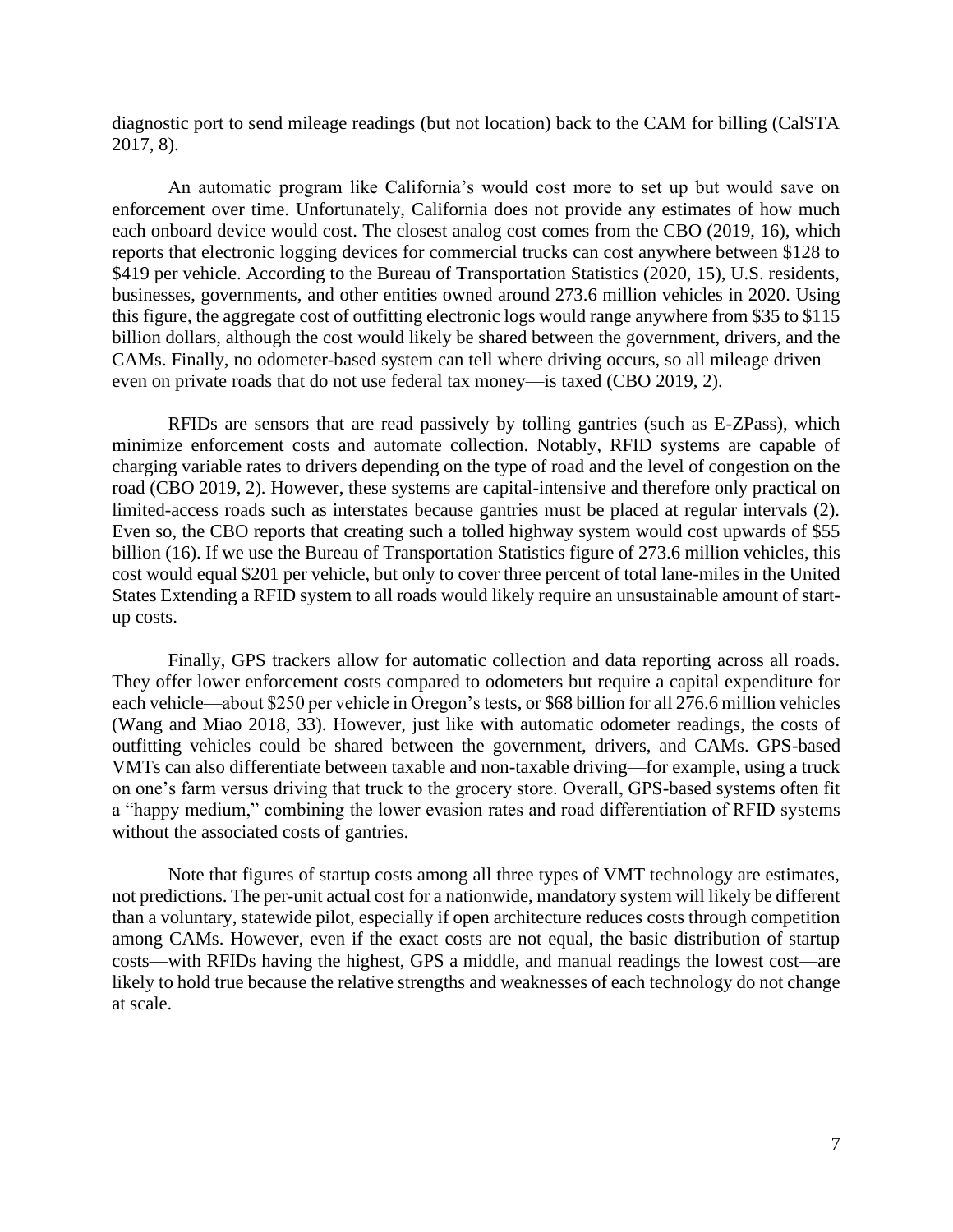#### ECONOMIC INCIDENCE AND ADMINISTRATIVE COSTS

 Economists differentiate between the statutory and economic incidence of who pays a tax. Statutory incidence is simply who pays according to the law, while economic incidence refers to who ultimately bears the burden of the tax. The person or entity who takes the economic incidence of a tax is often not the same as the person or entity who bears the statutory incidence (Nechyba 2015, 674).

 Fuel taxes provide a good example of mismatched statutory and economic incidence. The statutory incidence of the fuel taxes falls on around 1,300 fuel wholesalers nationwide, who are wholesalers pass the tax on to gas stations, who then pass it on to consumers, so the economic incidence of the tax—the person ultimately footing the bill—is the driver. In the case of the fuel responsible for remitting the tax to the federal government (CBO 2019, 7). However, these taxes, the mismatch in incidence is beneficial to the government, as it allows fuel taxes to influence consumer behavior (e.g., by reducing driving) while remaining easy to collect because the government only has to enforce the taxes on 1,300 sellers.

 In contrast, VMT taxes typically have both a statutory and economic incidence on every driver, making it more difficult to collect and enforce taxes. To remain efficient, taxes should aim to keep their administrative costs within 10 percent of gross receipts (Jones and Bock 2017, 49), of gross tax receipts for a national truck VMT program, excluding start-up costs. However, passenger VMT pilots have not been cost-effective. The 2017 report on OReGo found that the which will disappear in a mandatory program—would generate a positive cash flow (Jones and Bock 2019, 49). The Oregon Department of Transportation concludes that to make OReGO mandatory, it must reduce administrative costs, for instance by partnering with the DMV to use meaning VMT taxes must overcome the burden of their statutory incidence to remain effective. However, the pilot programs indicate that an administratively sustainable VMT tax is possible. For example, the CBO (2019, 22) found that Oregon's truck program (separate from OReGO) costs \$20 per truck to administer, which would translate to an administrative burden of only 8 percent program barely broke even in its first year, but that adding more users—and not rebating fuel taxes, their existing car registration records for participants (49).

 found that evasion rates range from a low of 7 percent in Oregon and Kentucky, to 30 percent in New Mexico, to a high of 50 percent in New York (29). Notably, the states with the lowest evasion rates use GPS tracking, while the higher-evasion states rely on manual readings (29). RFIDs, as Enforcement of taxes constitutes a significant portion of administrative costs. Comparisons among existing VMT taxes illustrate this difficulty. The CBO's 2019 analysis of truck VMT taxes noted above, also enjoy low evasion rates. Oregon and California's partnership with private collectors partially nullifies this issue by outsourcing the collection to third-parties. Similarly, the 2017 evaluation of Oregon's program offered several technically feasible solutions for reducing evasion, such as assessing high registration fees for motorists caught evading the tax (Jones and Bock 2019, 53). Overall, it appears that the more highly automated the process is—whether RFID, GPS, or automatic odometer—the lower the evasion rate and administrative cost to the state.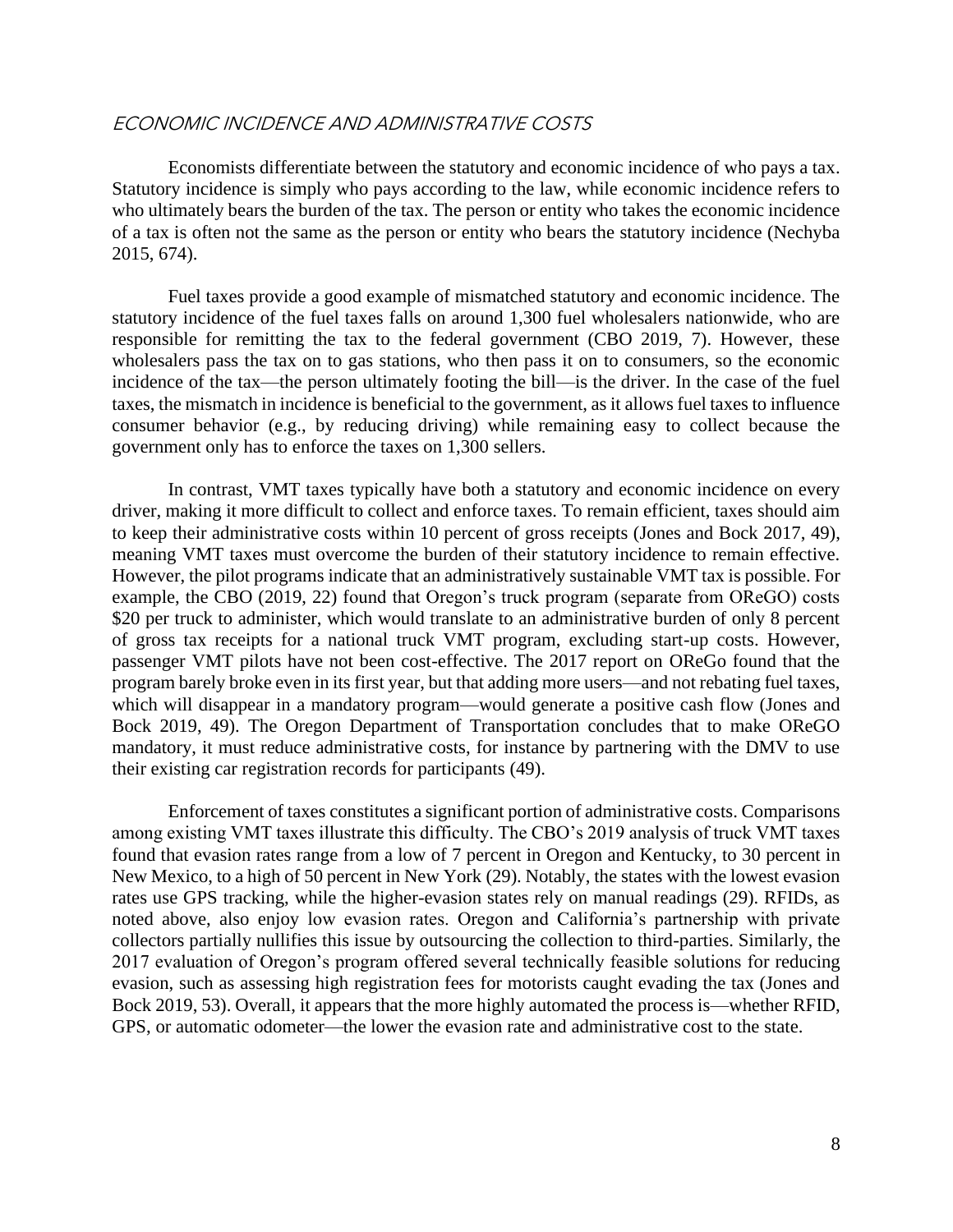#### **PRIVACY**

 to tally miles using a variety of onboard devices or manual readings from the odometer (Jones and program provided even more options. There, participants could select between three manual and four automated options (CalSTA 2017, 8). Notably, 62 percent of participants in the California program chose a location-based method (10). In contrast, Utah's program only offers one account GPS-based systems often raise privacy concerns. States with GPS-based VMT pilots have attempted to overcome these concerns in a variety of ways. As noted, both California's mock-up program and Oregon's OReGO offer an open model where users can select one of several CAMs Bock 2019, 27-29). This open architecture allows drivers to pick the technology they are most comfortable with—from fully automated GPS location tracking to manual reads—and ensures that a private company rather than the state government handles any sensitive location information (40). As of December 2021, the MyOReGO website showed that participants in Oregon could select between two private, GPS-based CAMs or a manual system run by the state. California's manager, and only provides a GPS-location option (UDOT FAQ 2021).

 importantly, automated data collection does not require GPS. For example, several of California's GPS options use odometer status from the vehicle's onboard electronics system, but no location information is required (CalSTA 2019, 7). Similarly, most programs that use CAMs have protections in place that do not allow the state to view location data (see: UDOT FAQ). One In addition, programs have taken steps to bolster information security. For example, the MyOReGO website notes that all user data is destroyed after 30 days upon bill payment. More downside of these automated mileage-only systems is that all miles—even those on private roads or out of state—are counted, but this may not be as large a concern for a federal-level tax.

## ECONOMIC DISTORTION OF A VMT TAX VS FUEL TAXES

 for the taxed one. This substitution effect in turn creates deadweight loss—a loss of economic and tax efficiency measured as the difference between what the tax yields and how much it could yield if consumer behavior didn't shift in response. By this definition, deadweight loss has two negative effects. First, it reduces the revenue the government can collect by shifting some consumers away from the taxed sector or product. Second, deadweight loss decreases economic efficiency because Most taxes distort prices, incentivizing consumers to substitute other goods and services consumers shift away from their preferred use of capital (Nechyba 2015, 286).

 However, this second effect of deadweight loss assumes that the taxed sector is efficient, with no market failures. If there is a market failure like a negative externality, taxing the good or service responsible is an efficient way to minimize the externality. Such taxes are called Pigouvian policymakers may seek to use VMT and fuel taxes as Pigouvian taxes, triggering a substitution effect in drivers toward alternatives such as walking, biking, public transit, and teleworking. Note that besides inducing a substitution effect away from driving, most taxes also create an income (or as prices fall) and vice-versa. With that assumption, the income effect will likely move in the taxes (747). As mentioned above, driving produces several negative externalities including particulate pollution, collisions, and greenhouse gas emissions. Because of these negative effects, effect, or a reduction in consumption because of lost wealth. However, we can safely assume that gasoline and driving are "normal" goods, meaning consumption of them rises as income increases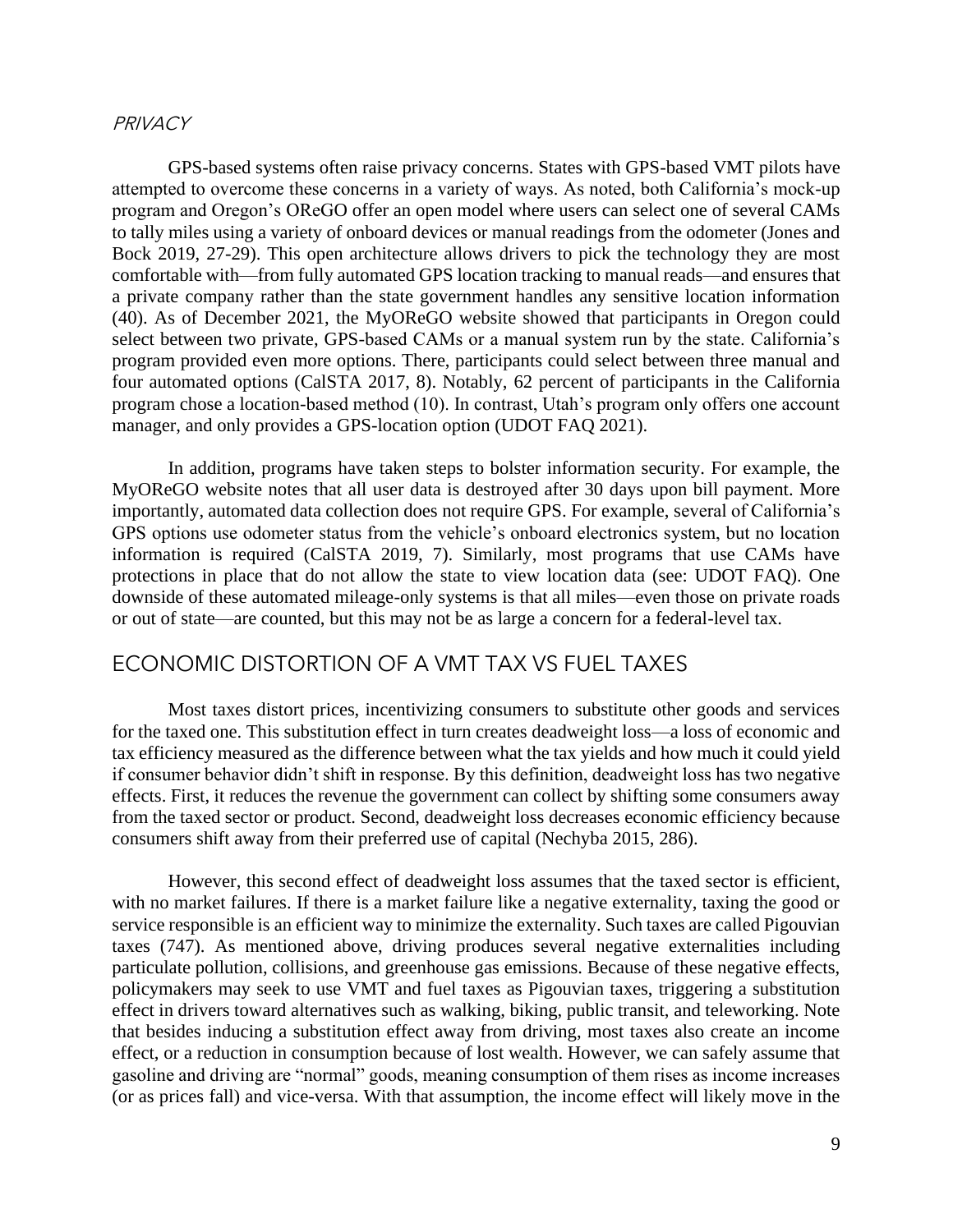same direction as the aforementioned substitution effect, so that any increase in the cost of driving will reduce the amount of driving  $(286)$ .

 The extent to which a tax can reduce economic activity depends on the price elasticity of consumers. Economists typically define price elasticity as responsiveness of consumers to a response to a one percent change in price (637). Generally, the greater the price elasticity, the more consumers will shift their behavior from changes in price, which is desirable for a Pigouvian tax but unwanted for a tax that seeks to raise revenue efficiently (678). Unfortunately, researchers do not have a consensus on the average price-elasticity for driving. Brian Weatherford (2011, 22) uses ranges between -.51 and -2.84, with a mean value of -1.48. In other words, for every 1 percent contrast, Langer, Maheshri, and Winston (2017, 36) use panel data on individual drivers in Ohio from 2009 to 2013 to estimate the price elasticity of driving given automobile age, socioeconomic status, and other parameters. They find that, on average, a 1 percent increase in cost-per-mile only 2011 NHTS data similarly to Weatherford, they estimate that if each state implemented a VMT tax equal to the state and federal fuel taxes, VMT per driver would only decline by 0.11 percent change in price. Put more formally, price elasticity is the percentage-change in consumption in data from the 2001 National Household Travel Survey to find that price-elasticity for driving increase in the cost per mile, we can expect an average 1.48 percent decrease in miles traveled. In reduces miles traveled by .117 percent, making driving highly inelastic, although the actual value varies depending on socioeconomic variables. Wang and Miao (2018, 37) are less rosy. Using nationwide. However, they do not provide estimates for similar increases in fuel taxes, making it difficult to judge which tax would further distort driving behavior.

 Because Langer, Maheshri, and Winston (2017, 40) use panel data, they have fairly robust a gasoline fuel tax of 31.2 cents per gallon, values chosen because they are found to reduce fuel (0.92 percent of the 3.261 trillion miles driven in 2019) while fuel taxes would reduce driving by cents per mile and a fuel tax equivalent of 40.8 cents per gallon, chosen because both are projected to raise \$55 billion, an amount roughly equal to the annual amount appropriated for transportation in the 2015 FAST Act (35). Again, the VMT tax reduces driving only slightly more—by 39.1 estimates and can use their elasticity results to project the reduction in miles driven for two scenarios. In the first scenario, they estimate the effect of a VMT tax of 1.536 cents per mile and use by 1 percent. They found the VMT tax would reduce total miles driven by 30.6 billion miles 29.5 billion miles (0.90 percent) (41). The second scenario they tested was for a VMT tax of 1.99 billion miles compared to 38.0 billion (41).

 consumer has their own indifference curves for goods and services, including for cost-per-mile driving. The shapes of these curves are based on their income, age, preferences, location, and other Wang and Miao (2018, 33), Weatherford (2011, 23), and Fitzroy and Schroeckenthaler (2018, 28) all note that drivers of inefficient cars actually see increased utility from VMT taxes because the cost-per-mile charge is typically less than their current gas-tax-per-mile value. So while a VMT tax may reduce overall driving, it may also shift some consumers toward fuel-inefficient cars or at it appears that VMT taxes could reduce vehicle-miles traveled more than fuel taxes, although not Part of the variation in estimates comes from the highly individual nature of elasticity. Each factors. Fuel efficiency is a particularly salient factor. Langer, Maheshri, and Winston (2017, 37), least give those drivers a substitution-effect bump toward driving more. From this mixed evidence, for all drivers.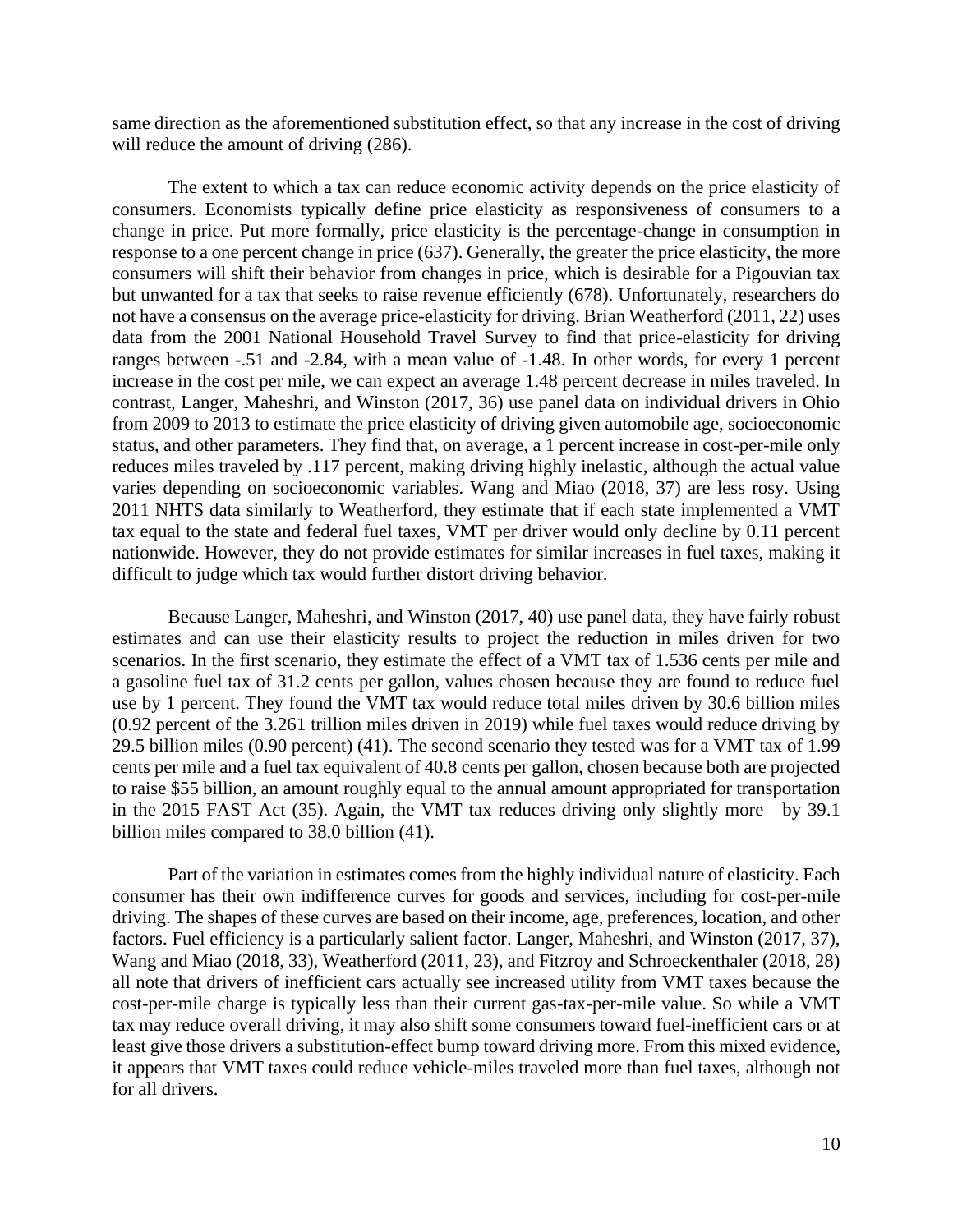## YIELD

 Langer, Maheshri, and Winston (2017, 41) also estimate the revenue generated by their that a 1.5-cent-per-mile VMT would raise \$42.7 billion in revenue. Meanwhile, increasing the gasoline fuel tax to 31.2 cents per gallon would raise an almost-identical \$42.2 billion. Similarly, the tax rates they choose in the second scenario—a VMT of 1.99 cents per mile and a fuel tax of two scenarios. For their first scenario (taxes raised to drop fuel use by 1 percent), they estimate 40.8 cents per gallon—are both projected to raise precisely \$55 billion in revenues (41). Notably, their calculations assume a 40 percent increase in average fuel economy between 2016 and 2025.

 economy actually increases VMT tax revenue by 4.4 percent, likely because gains in economy induce more taxable miles to be driven. Their finding fits Langer, Maheshri, and Winston's estimates where VMT tax revenue is consistently higher than fuel tax revenue when accounting for fuel economy increases. In other words, as fuel economy rises, one can expect the substitution effect to backfire against the goal of reducing the externalities of driving and instead increase the total amount of driving, creating a trade-off between environmental benefits and revenue raised. If government regulations force vehicles to become more fuel-efficient, a substitution effect VMTs offer a viable alternative to funding transportation, although achieving the maximum Fuel economy also matters here. Wang and Miao (2018, 32) find that a 50 percent increase in fuel economy erodes the fuel taxes efficacy by 28 percent, while the same increase in fuel toward more driving may actually be lower under a VMT tax than the fuel taxes, for as the fleet becomes cleaner the substitution effect toward driving inefficient cars may disappear. In sum, revenue yield conflicts with the goal of reducing driving. Policymakers should consider measures to ensure both long-term stability of funding and clean transportation.

## **EQUITY**

Tax equity is typically measured across two dimensions: horizontal and vertical equity (Lee, Johnson, and Joyce 2013, 135). Horizontal equity means treating similarly situated taxpayers the same, so that those with equal abilities to pay are charged an equal tax (135). Vertical equity is the principal of treating different classes of taxpayers differently—that is, ensuring that tax burdens are "right-sized" for different income groups (135-136). Vertical equity is typically measured by calculating a taxpayer's effective tax rate (dividing the tax paid by income or wealth) and then determining what happens to that effective rate as wealth changes. If the effective tax increases as income increases, the tax is progressive. If the effective tax stays the same across income levels, the tax is proportional. If the effective tax burden decreases as wealth increases, the tax is regressive (135-136).

## HORIZONTAL EQUITY OF A VMT TAX

On face value, current fuel taxes are not horizontally equitable because taxpayers with more fuel-efficient cars pay a lower effective rate than taxpayers with less fuel-efficient cars, regardless of income. In reality, low-income Americans are more likely to own older, less fuelefficient vehicles (Weatherford 2011, 19). Because of this correlation of fuel economy and income, horizontal equity may not be a problem under the current fuel taxes, because drivers in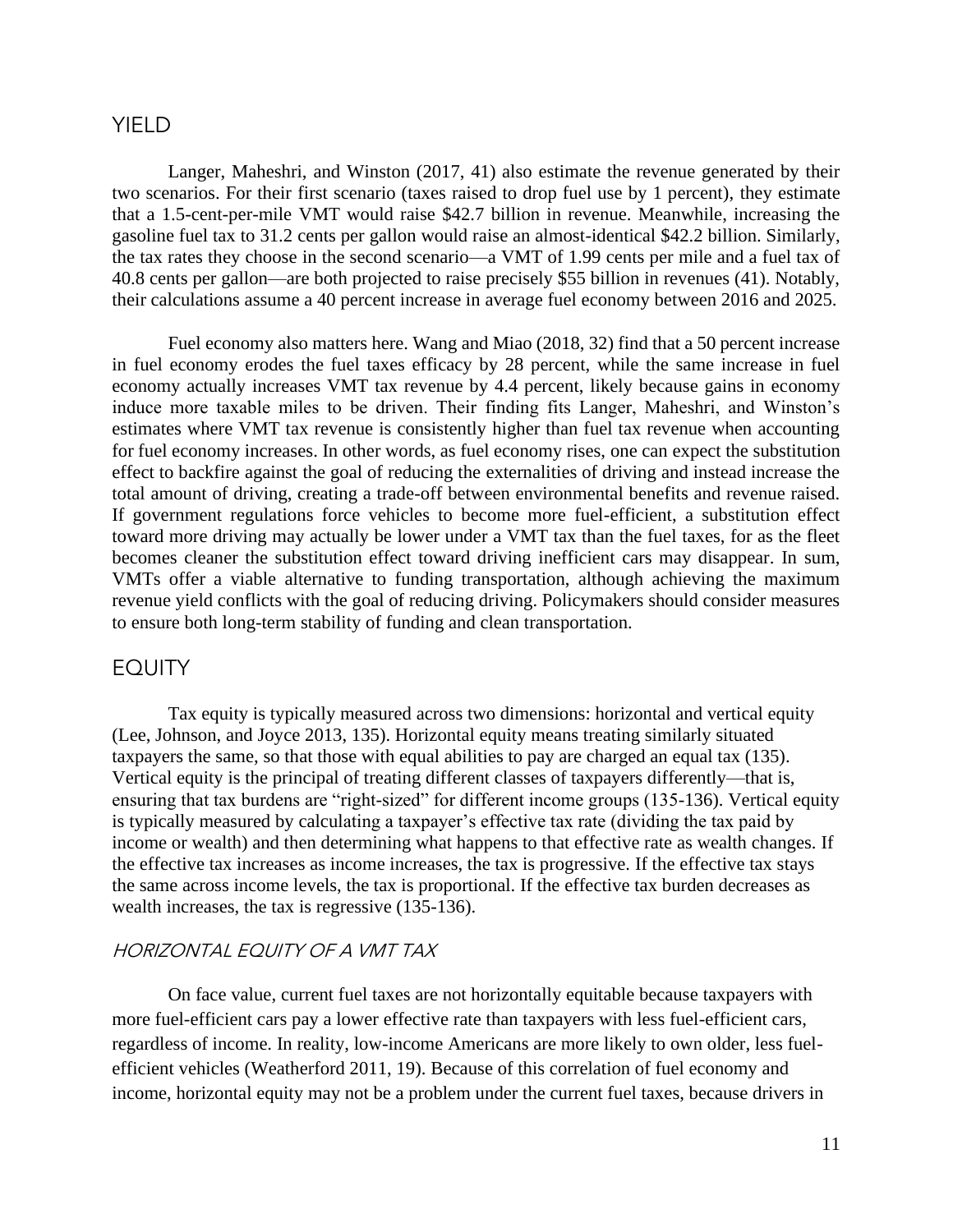the same income group roughly face the same per-mile charges (19). In contrast, the VMT tax does not pose a horizontal equity challenge on its face nor in practice, since drivers earning the same income face the same per-mile fee to drive.

#### VERTICAL EQUITY OF A VMT TAX

Equity between income groups is the classic measurement of vertical equity. Both the fuel taxes and VMT taxes are regressive since the same per-mile and per-gallon costs apply to all taxpayers regardless of income. However, looking vertically, fuel taxes are more regressive than the VMT tax because—once again—low-income Americans are more likely to own older, more inefficient vehicles (Weatherford 2011, 19). Whereas this fact makes the fuel taxes more horizontally equitable, it also means that poorer Americans also often pay a higher gross tax than wealthy Americans. In contrast, Weatherford finds that a VMT tax would reduce transportation costs for Americans earning under \$40,000 per year and increase it for Americans earning over \$40,000 per year, indicating a slightly less regressive tax structure than the fuel taxes (22). Similarly, the 2017 report on the OReGO program found that high-income individuals tend to drive more than low-income people, making the VMT tax slightly less regressive (Jones and Bock 2017, 4). Still, both taxes will be regressive unless policymakers explicitly tie the per-mile charge to income.

When discussing transportation taxes, geography becomes another salient difference between taxpayers, given that some people must drive more because of where they live. Typically, people assume that rural drivers will face a higher tax under a VMT tax than under the fuels taxes, because they do not enjoy the same proximity to destinations or alternatives to driving as urban drivers (Jones and Bock 2019, 55). Part of this assumption is true, as Wang and Miao (2018, 36) find that Americans living in urban areas with proximity to transit drive less, while the OReGO study found that rural Oregon residents often drive slightly more than urban Oregon residents (Jones and Bock 2019, 55).

However, the second part of the assumption is not correct, as most studies reviewed for this report found that rural families pay less under a VMT tax than they do under the fuel taxes. Moreover, rural families also pay less than urban families under a VMT (Langer, Maheshri, and Winston 2017, 39; Weatherford 2011, 23; Fitzroy and Schroeckenthaler 2018). The culprit is twofold. First, although rural drivers overall drive more than their urban counterparts, this average does not mean that every rural driver does. For example, in their 2017 study of eight states in the Western Road Charge Consortium, Fitzroy and Schroeckenthaler (2018, 29) find that urban and suburban households in Texas and Washington actually drive more than rural households, albeit rural drivers did rack up more miles than urban drivers in the other six states studied. Second, rural households are more likely to own fuel-inefficient vehicles that see reduced tax burdens under VMT regimes, as discussed above (28). Overall, the models predict that a VMT tax would shift the tax burden away from rural drivers and toward urban drivers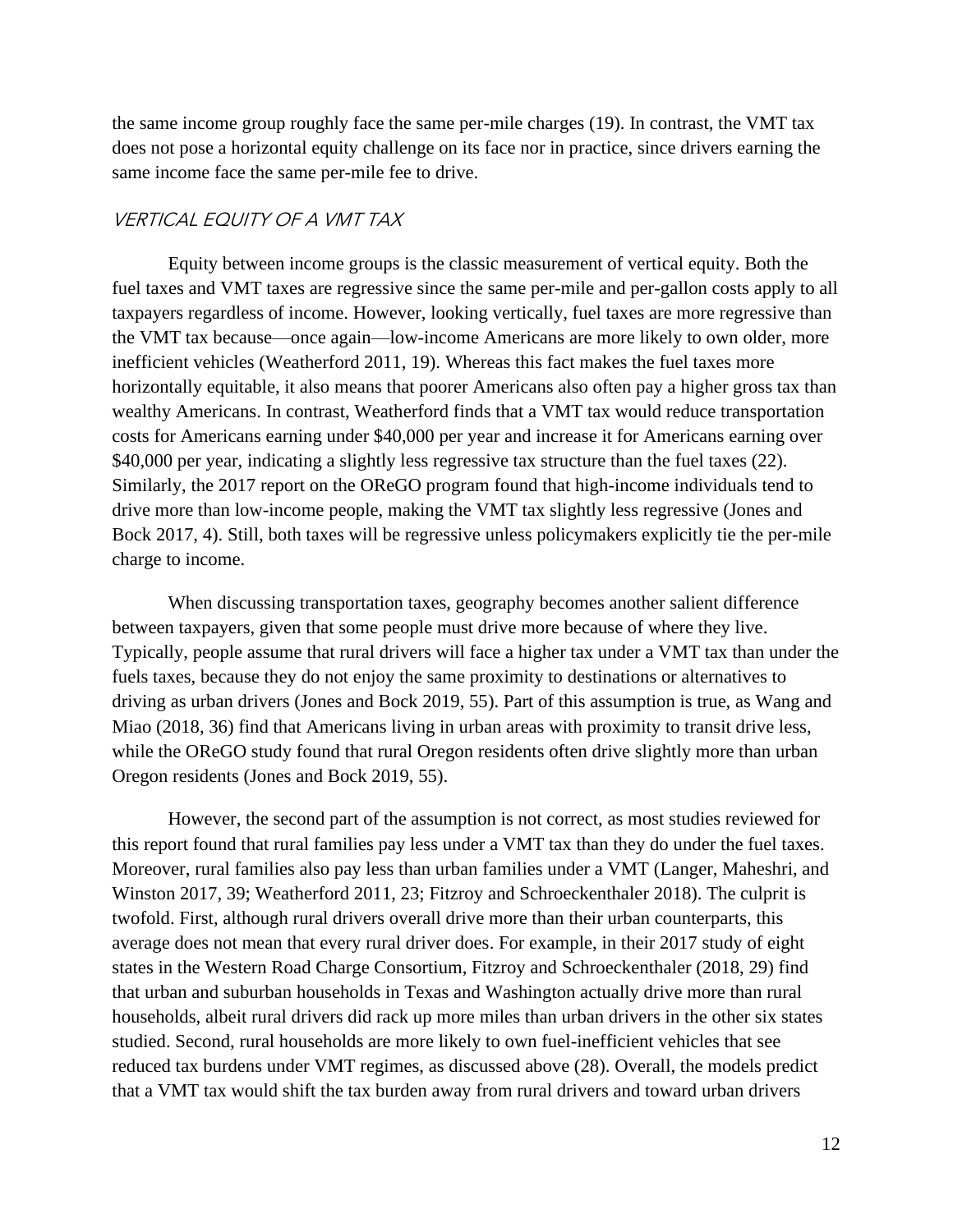(Weatherford 2011, 24). By this measurement, neither the fuel taxes nor a VMT tax are particularly equitable across rural-urban lines, with VMT taxes falling harder on urban drivers, and fuel taxes falling more on rural communities.

## **CONCLUSION**

VMT taxes offer a viable alternative to traditional fuel taxes when assessed on distortion, yield, equity, and feasibility. Significantly, these taxes can produce yields similar to fuel taxes, providing much needed cash for the Highway Trust Fund. They also appear to be feasible to administer, although with higher enforcement and collection costs than fuel taxes. Finally, they are still regressive taxes, but with a slightly reduced burden on low-income households overall, making them marginally more progressive than fuel taxes. However, VMT taxes have mixed results on environmental protection. They are predicted to reduce driving slightly, but they also may create substitution effects toward less efficient cars, at least in the short run before overall efficiency rises. Finally, if reducing driving is the goal, policymakers should anticipate the efficacy of a VMT tax to wear off over time as consumers shift to other alternatives where available.

With these tradeoffs in mind, this paper recommends several actions. First, policymakers should implement a VMT tax but couple it with increased CAFE regulations, including a tax on fuel-inefficient vehicles. This policy would capture the equity and revenue stability benefits of a VMT tax while minimizing the shift toward less efficient vehicles. Second, the federal government should follow the footsteps of the state pilots and create an open-architecture system with CAMs that serve as the actual interface between drivers and the government. Third, to alleviate concerns about privacy, the government should ensure that at least one of the CAMs provides an option for non-GPS-based taxing. Fourth, to achieve efficiencies with state DOTs that already register vehicles in their states, the federal government should devolve the administration of the tax to the state level by making it mandatory for receiving federal highway aid money. In return, the federal government should ease the creation of the program by developing common standards for CAMs. Fifth, a significant portion of these revenues should be reserved for transit, high-speed internet, pedestrian and cycling infrastructure, and other investments that can shift consumer choices away from driving. Finally, policymakers should begin planning for what comes after the VMT tax—that is, what should they do if the tax is successful at shifting modes of transportation? The federal government's creation of the HTF in 1956 was prescient then—we need the same leadership now to keep American transportation safe, effective, and equitable.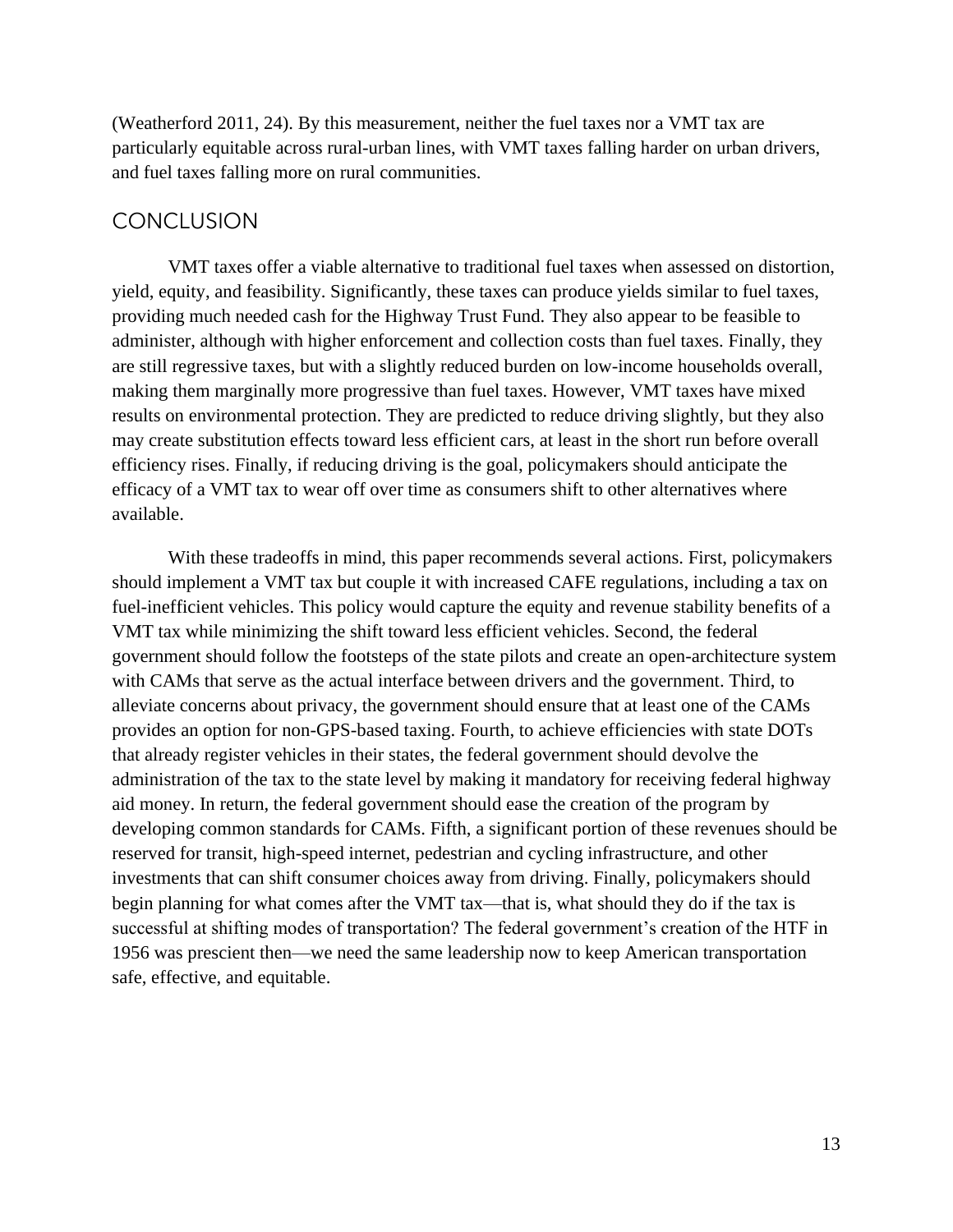## REFERENCES

- American Society of Civil Engineers. 2021. "Bridges." *2021 Infrastructure Report Card.*  [https://infrastructurereportcard.org/wp-content/uploads/2020/12/Bridges-2021.pdf.](https://infrastructurereportcard.org/wp-content/uploads/2020/12/Bridges-2021.pdf)
- American Society of Civil Engineers. n.d. "Roads." *2021 Infrastructure Report Card.*  [https://infrastructurereportcard.org/wp-content/uploads/2017/01/Roads-2021.pdf.](https://infrastructurereportcard.org/wp-content/uploads/2017/01/Roads-2021.pdf)
- American Society of Civil Engineers. n.d. "Transit." *2021 Infrastructure Report Card.*  [https://infrastructurereportcard.org/wp-content/uploads/2020/12/Transit-2021.pdf.](https://infrastructurereportcard.org/wp-content/uploads/2020/12/Transit-2021.pdf)
- Brian, Weatherford. 2011. "Distributional Implications of Replacing the Federal Fuel Tax with Per Mile User Charge." *Transportation Research Record: Journal of the Transportation Research Board* (Transportation Research Board of the National Academies) 2221: 19- 26. [https://doi.org/10.3141/2221-03.](https://doi.org/10.3141/2221-03)
- Bureau of Transportation Statistics. 2020. "Transportation Statistics Annual Report 2020." Washington, DC. [https://doi.org/10.21949/1520449.](https://doi.org/10.21949/1520449)
- California State Transportation Agency and CalTrans. 2017. "California Road Charge Pilot Program." Summary Report: Senate Bill 1077. [https://dot.ca.gov/-/media/dot](https://dot.ca.gov/-/media/dot-media/programs/road-charge/documents/final-report-summary-a11y.pdf)[media/programs/road-charge/documents/final-report-summary-a11y.pdf.](https://dot.ca.gov/-/media/dot-media/programs/road-charge/documents/final-report-summary-a11y.pdf)
- Congressional Budget Office. 2019. "Issues and Options for a Tax on Vehicle Miles Traveled by Commercial Trucks." [http://www.cbo.gov/publication/55688.](http://www.cbo.gov/publication/55688)
- Congressional Budget Office. 2020. "Reauthorizing Federal Highway Programs: Issues and Options." [http://www.cbo.gov/publication/56346.](http://www.cbo.gov/publication/56346)
- Davis, Carl. 2021. "It's Been 10,000 Days Since the Federal Government Raised the Gas Tax." Institute on Taxation and Economic Policy*.* February 12. [https://itep.org/its-been-10000](https://itep.org/its-been-10000-days-since-the-federal-government-raised-the-gas-tax/) [days-since-the-federal-government-raised-the-gas-tax/.](https://itep.org/its-been-10000-days-since-the-federal-government-raised-the-gas-tax/)
- Davis, Jeff. 2020. "Highway Trust Fund 101." Eno Center for Transportation*.* June 2. [https://www.enotrans.org/article/highway-trust-fund-101/#appendix-c.](https://www.enotrans.org/article/highway-trust-fund-101/#appendix-c)
- Ebi, K.L., J.M. Balbus, G. Luber, A. Bole, A. Crimmins, G. Glass, S. Saha, M.M. Shimamoto, J. Trtanj, and J.L. 2018. "Human Health." *Impacts, Risks, and Adaptation in the United States: Fourth National Climate Assessment,* Volume II*.* Edited by D.R., C.W. Avery, D.R. Easterling, K.E. Kunkel, K.L.M. Lewis, T.K. Maycock, and B.C. Stewart Reidmiller. Washington, DC: U.S. Global Change Research Program. 572-603. [https://doi.org/10.7930/NCA4.2018.CH14.](https://doi.org/10.7930/NCA4.2018.CH14)
- Federal Highway Administration. 2016. "Congestion Mitigation and Air Quality Improvement Program." Federal Highway Administration*.* March 10. [https://www.fhwa.dot.gov/fastact/factsheets/cmaqfs.cfm.](https://www.fhwa.dot.gov/fastact/factsheets/cmaqfs.cfm)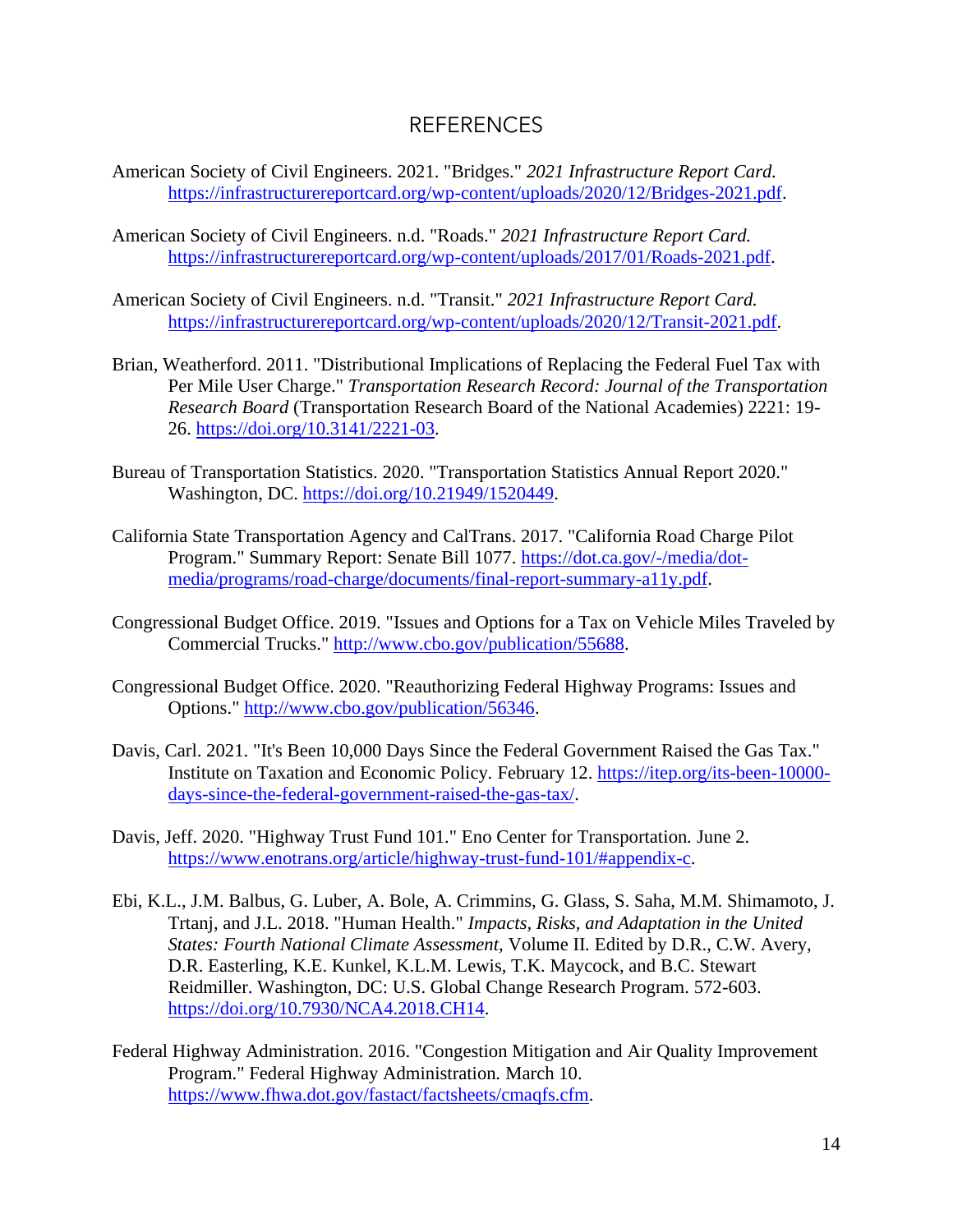- Fitzroy, Stephen S., and Kyle Schroeckenthaler. 2018. "Estimating Revenue-Neutral Mileage-Based Fees for Urban and Rural Households in Eight Western States." *Transportation Research Record: Journal of the Transportation Research Board* (Transportation Research Board of the National Academy of Sciences) 2671 (4): 23-31. [https://doi.org/10.1177/0361198118794714.](https://doi.org/10.1177/0361198118794714)
- Jones, Kathryn, and Maureen Bock. n.d. *Oregon's Road Useage Charge: The OReGO Program.*  Final Report, Salem, OR: Oregon Department of Transportation. [https://www.oregon.gov/odot/Programs/RUF/IP-](https://www.oregon.gov/odot/Programs/RUF/IP-Road%20Usage%20Evaluation%20Book%20WEB_4-26.pdf)[Road%20Usage%20Evaluation%20Book%20WEB\\_4-26.pdf.](https://www.oregon.gov/odot/Programs/RUF/IP-Road%20Usage%20Evaluation%20Book%20WEB_4-26.pdf)
- Kahn, Matthew E, Kamiar Mohaddes, Ryan N.C. Ng, M Hashem Pesaran, and Jui-Chung Raissi. 2019. "LONG-TERM MACROECONOMIC EFFECTS OF CLIMATE CHANGE: A CROSS COUNTRY ANALYSIS." Working Paper, National Bureau of Economic Research, Cambridge, MA. [http://www.nber.org/papers/w26167.](http://www.nber.org/papers/w26167)
- Langer, Ashley, Vikram Maheshri, and Clifford Winston. 2017. "From gallons to miles: A disaggregate analysis of automobile travel and externality taxes." *Journal of Public Economics* 152: 34-46. [https://doi.org/10.1016/j.jpubeco.2017.05.003.](https://doi.org/10.1016/j.jpubeco.2017.05.003)
- Lee, Robert, Ronald Johnson, and Ronald Joyce. 2013. *Public Budgeting Systems.* Boston, MA: Cenage Learning.
- Luber, G., K. Knowlton, J. Balbus, H. Frumkin, M. Hayden, J. Hess, M. McGeehin, N. Sheats, L. Backer, C. B. Beard, K. 2014. "Ch. 9: Human Health." *Climate Change Impacts in the United States: The Third National Climate Assessment. Edited by Terese (T.C.)* Richmond, and G. W. Yohe J. M. Melillo. Washington, DC: U.S. Global Change Research Program. 220-256. [https://doi.org/10.7930/J0PN93H5.](https://doi.org/10.7930/J0PN93H5)
- Nechyba, Thomas. 2015. *Microeconomics: An Intuitive Approach with Calculus.* Boston, MA: Cenage Learning.
- Northeast Corridor Commission. 2020. "Northeast Corridor Capital Investment: Fiscal Years 2021-2025." Capital Investment Plan, Northeast Corridor Commission. [http://nec](http://nec-commission.com/app/uploads/2021/01/FY21-25-Capital-Investment-Plan-Oct-20.pdf)[commission.com/app/uploads/2021/01/FY21-25-Capital-Investment-Plan-Oct-20.pdf.](http://nec-commission.com/app/uploads/2021/01/FY21-25-Capital-Investment-Plan-Oct-20.pdf)
- Oregon Department of Transportation. 2021. "Sign up for OReGO!" [MyOReGO.org](https://MyOReGO.org)*.*  [https://www.myorego.org/get-started/#faq.](https://www.myorego.org/get-started/#faq)
- Peter G. Peterson Foundation. 2020. "The Highway Trust Fund Explained." Peter G Peterson Foundation*.* August 14. [https://www.pgpf.org/budget-basics/budget-explainer-highway](https://www.pgpf.org/budget-basics/budget-explainer-highway-trust-fund)[trust-fund.](https://www.pgpf.org/budget-basics/budget-explainer-highway-trust-fund)

RUC West. 2021. "Who We Are." RUC West*.* [https://www.rucwest.org/about/.](https://www.rucwest.org/about/)